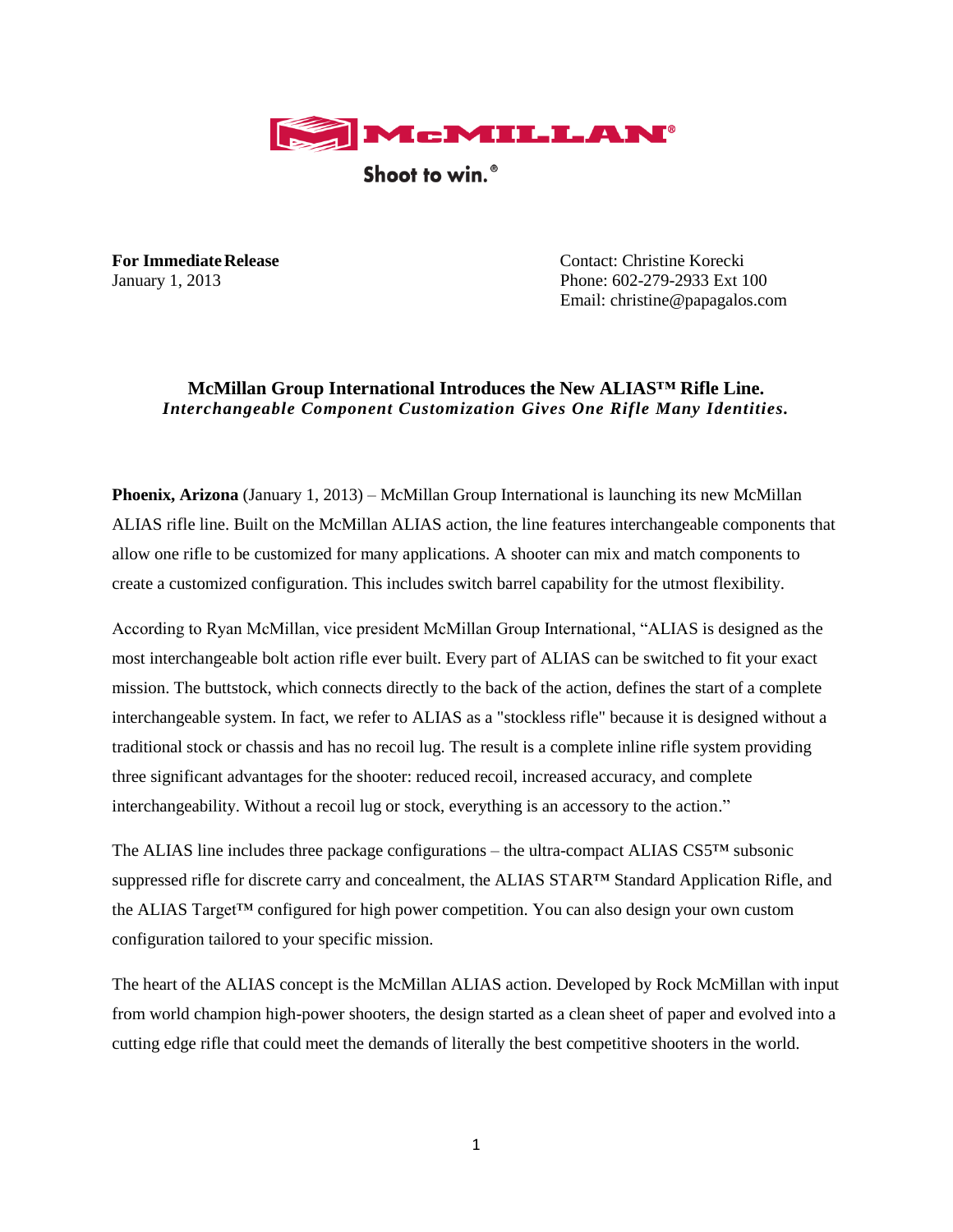From an engineering standpoint, ALIAS solves many of the problems inherent in conventional bolt action rifles and brings firearms' design to a new level. There is no bedding because there is no stock to bed. There is no chassis to flex or shift, so the rifle is stiffer and the barrel harmonics are better managed. There is no point of impact movement due to weather changes. The result is greater accuracy and consistent performance.

The ALIAS receiver is machined from 17-4 stainless steel to true benchrest quality standards. The design features a solid top with a trim loading port. This increases action stability, stiffness and strength. The loading port is easily accessible and angled to aid the shooter in single loading rounds.

Low effort bolt operation was a key goal in the design of the ALIAS action. The exclusive bi-camming design employs two cams that engage during bolt lift to radically reduce lift effort. Bolt lift is only 75 degrees, allowing speed of operation and clearance from large tactical scopes. In conjunction with the receiver's helical cut cocking cams, ALIAS offers one of the smoothest operating actions ever built.

ALIAS uses a cone bolt face as opposed to a flat boltface. This is typically found only on match rifles and provides smoother feeding, especially for cartridges with sharp shoulder angles. The bolt handle is designed for superior performance in rapid fire operation. Its ergonomic shape allows operation with a single finger, if desired.

The hardened bolt is machined from 9310 carbon steel and rides back into the stock extension, under the shooter's face so the bolt can be operated without the shooter having to change his head position. This low center of gravity also improves the rifle's feel and performance under recoil. Also, having the bolt body run through the butt extension minimizes debris pickup and makes for a streamlined profile.

The action uses detachable box ten round and twenty round magazines.

According to McMillan, "ALIAS is the cutting edge in engineering for bolt action rifles. It is a new design direction for the bolt action rifle of the future."

Barrels can be swapped out by the shooter in less than five minutes with the use of an ALIAS barrel change kit, including action wrench, barrel vise and simple instructions. Each ALIAS barrel is fit to an owner's action at the factory by McMillan and the action's serial number for reference.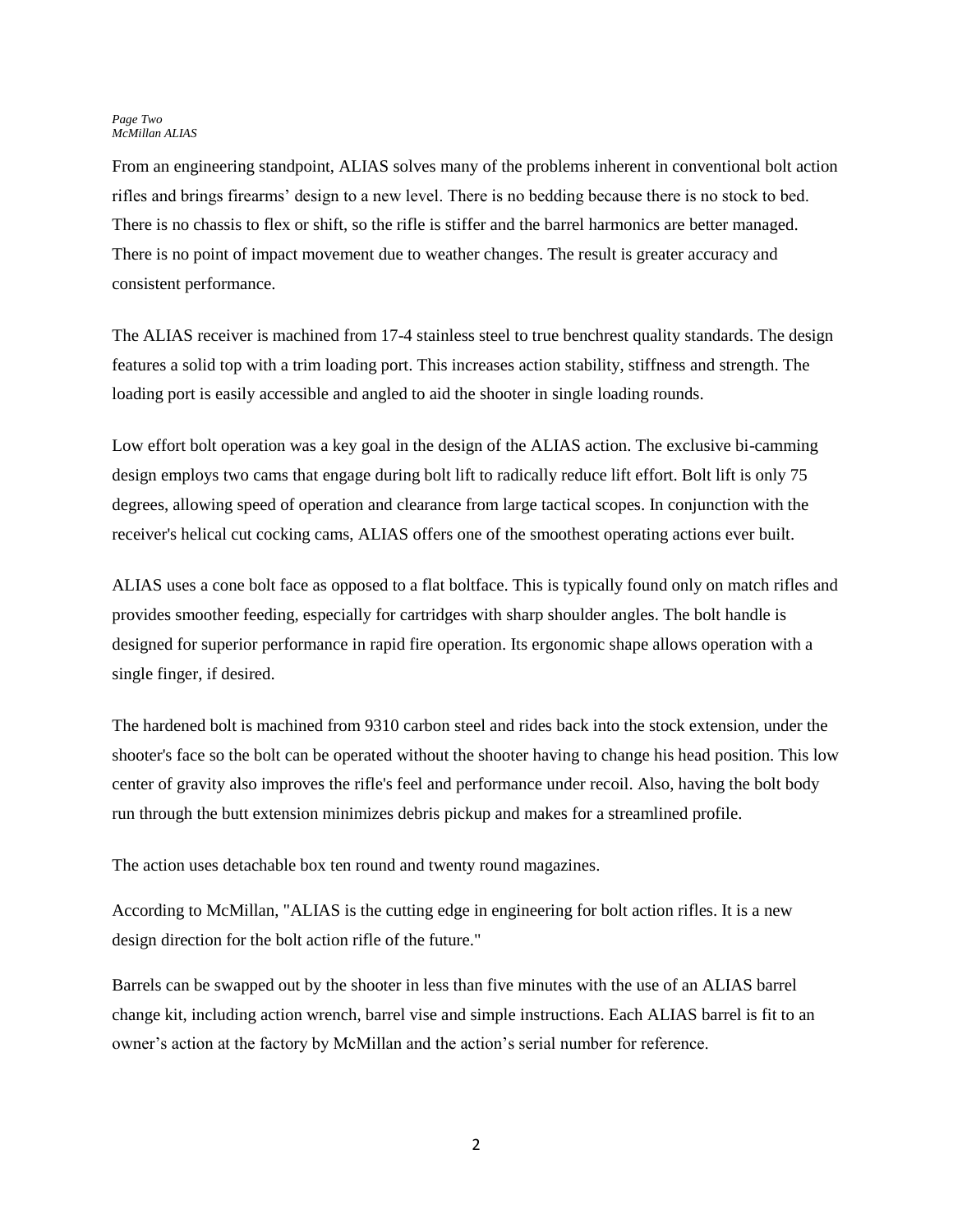Barrels are stainless, premium match grade and can be finished with or without flutes. Barrels include a match grade flat recessed target crown. The barrel is a true free-floating design and does not touch the handguard. This is the preferred method for maximizing accuracy from a premium match barrel. Barrel finishes include black or matte stainless.

The rifle can be chambered in many standard short action calibers, including .308 Win, .308 Palma, .260 Rem, 6.5 Creedmoor, 6.5 x 47 Lapua, and 6XC.

ALIAS employs an Anschütz<sup>®</sup> two-stage match trigger with safety, which can be adjusted for pull weight, length of pull and trigger shoe angle. The Anschütz<sup>®</sup> was selected because it is one of the best match triggers ever made. Not only is it reliable and durable, but it provides the finest touch of any trigger available.

The quick-detach buttstock is fully adjustable for length, height, cant (angle), and offset. The cheekpiece is adjustable for height. An easily accessible knurled wheel allows the shooter to adjust the cheekpiece from the shooting position. Shooter comfort is further augmented by an ergonomic pistol grip. All adjustment features are placed for easy shooter access. The stock extension, clamping block, butt extension, and buttplate all have index marks to allow the shooter to record and repeat adjustment settings.

The buttstock detaches with one button and stores along the side of the rifle when not deployed. The rifle can be fired with the buttstock along the side of the rifle. The buttstock is engineered to precision tolerances from solid aluminum and is perfectly rigid when in place. The butt has a clamping block for the non-trigger hand to grasp when shooting from a bag. The clamping block is optional for competition.

Unlike a conventionally stocked rifle, ALIAS uses a proprietary AR-style handguard. Three handguard options are available, including standard tubular, competition, and square vented quad rail. The handguard is indexed and adjustable to allow the rifle to be held with a  $0^0$ ,  $5^0$  and  $10^0$  cant if desired. The tubular forend can be rotated to coincide with the cant position of the sight rail to maintain the shooter's comfort. The forend slots accept the custom designed adjustable handstop or optional bipod.

3